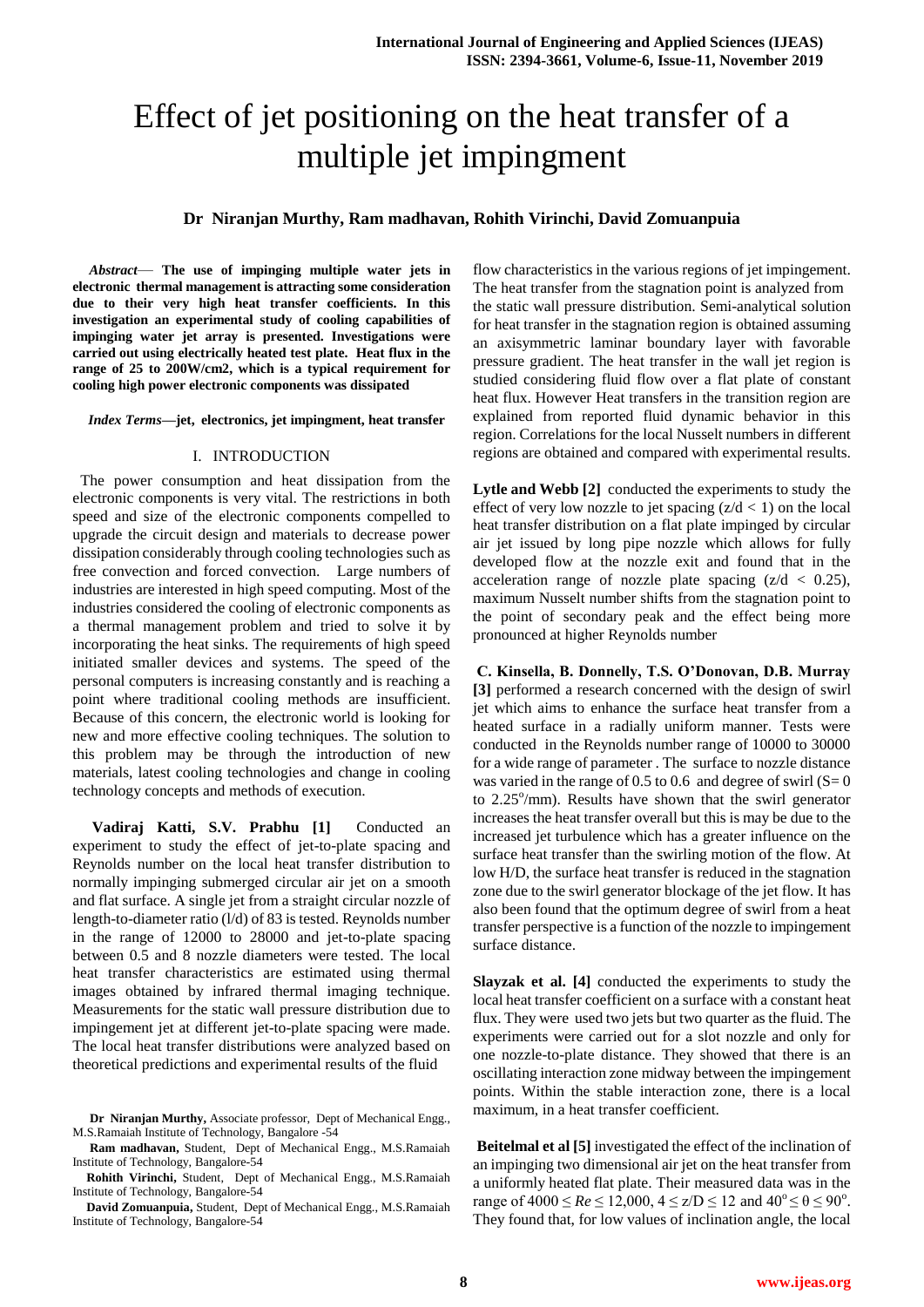Nusselt number on the uphill side from the maximum heat transfer point was insensitive to jet exit-to-plate spacing.

## II. NOMENCLATURE

A Test plate surface area  $\text{ (cm}^2\text{)}$ d Jet nozzle diameter (mm) h Heat transfer coefficient (W/cm<sup>2</sup>C) ( $q/(T_c-T_w)$ ) k Thermal conductivity $(W/mK)$ Nu Nusselt number ( hd/k) P Total heat transfer (W) q Heat flux  $(W/cm^2)$  (P/A) Q Total flow rate (ml/min)  $R_e$ Reynolds number (Vd/v)  $T_b$ Bulk fluid temperature ( ${}^{0}C$ )  $T_c$ Test surface temperature ( ${}^0C$ )  $T_a$ Inlet air temperature (<sup>0</sup>C) V Jet velocity (m/s) v Kinematic viscosity  $(Ns/m^2)$ Z Nozzle height from chip surface (mm) ∆T Difference in temoerature between the test surface and air at inlet  $(T_c - T_a)$  (<sup>0</sup> C)

### III. EXPERIMENTAL APPARATUS AND TEST PROCEDURE

The Schematic arrangement of experimental setup is shown in Fig. 1. The experimental setup is designed and fabricated to carry out tests using different types of jet nozzles with the varying positions for horizontal and vertical positioning of jets. It consists of an air compressor auxiliary reservoir ,flow control valve and the test chamber. The test plate is made of copper and is heated using the heater. The test chamber consists of the test plate, jet nozzle block and the heating element. The variable voltage transformer, control system and display system are provided to control power supply to the heater. The test plate represents the surface of a typical electronic component and is made of Copper. Copper is selected because of its high thermal conductivity. The test plate is of 20mm x 20mm size and thickness 1mm. The heating element is a Nichrome wire of 16 gauge, 2 ohm, and wattage capacity of 1 kW. Two thermocouples are fixed on the test plate on the centre line. These thermocouples also provide indication of the surface temperature uniformity on the plate. The complete test assembly is mounted and insulated using a Teflon jacket. The leads from the thermocouples are connected to the control and display system. The functions of the control and display system includes (a) To vary the heat input to the test plate using the transformer (b) To display the test plate surface temperatures, input voltage and current using digital temperature indicator, voltmeter and ammeter and (c ) Limit the maximum surface temperature and automatically cut off the power supply when the test plate temperature exceeds the set value. The flow rate from the receiver is varied using the regulator. The flow rate is measured using the water manometer .The experiments were conducted for vertical and horizontal positioning of jets The jet nozzle block is made of stainless steel and it consists of the nozzle chamber and jet nozzle plate. The jet nozzle plate is made of 3mm thick stainless steel plate. The jet nozzle plate is designed to cover the nozzle chamber making it a single leak proof unit. Two jet nozzle plates having 0.25mm

diameter holes were used. The holes are laser drilled and arranged in a square array of 7X7 with a pitch distance of 3mm between the holes. The distance between the jet nozzle plate and the test plate surface is maintained at 20mm. The test chamber includes a base tray, mounting plate, test plate and positioning screw held together by vertical support rods. The nozzle block is attached to the jet nozzle plate which could be moved vertically and horizontally.

The water flow rate, power input and distance between nozzle exit and test plate were varied during the experiments. The test plate is allowed to reach a steady state before the acquisition of test data on water flow rate, power dissipation and test plate temperatures. Experiments were conducted by positioning the jets and the test plate in both horizontal and vertical positions**.** The values of test parameters used in the present study are given below:

- Jet diameter = 0.25mm
- Heat flux range =25 to  $200W/cm<sup>2</sup>$
- Flow Reynolds number range =1200 to 4500
- Distance between the nozzle head and test plate = 20mm
- Positioning of the nozzle =Horizontal, Vertical





#### IV. RESULTS AND DISCUSSIONS

Fig 2 show the variation of heat transfer coefficient as a function of temperature difference between the water inlet  $( \Delta t )$  and test surface. The flow rate varied and jet diameter to jet exit-to-test plate surface distances (Z) was kept at 20mm. The study of horizontal and vertical positioning of the jets was carried out. Results have been plotted for the jet diameter of 0.25mm. For a given value of  $(\Delta t)$ , the heat transfer coefficient increases with increase with flow rate in all cases.



Fig 2: Variation of heat transfer co-efficient with temperature difference for different flow rates at Z=20mm and d=0.250mm for vertical and horizontal jets.